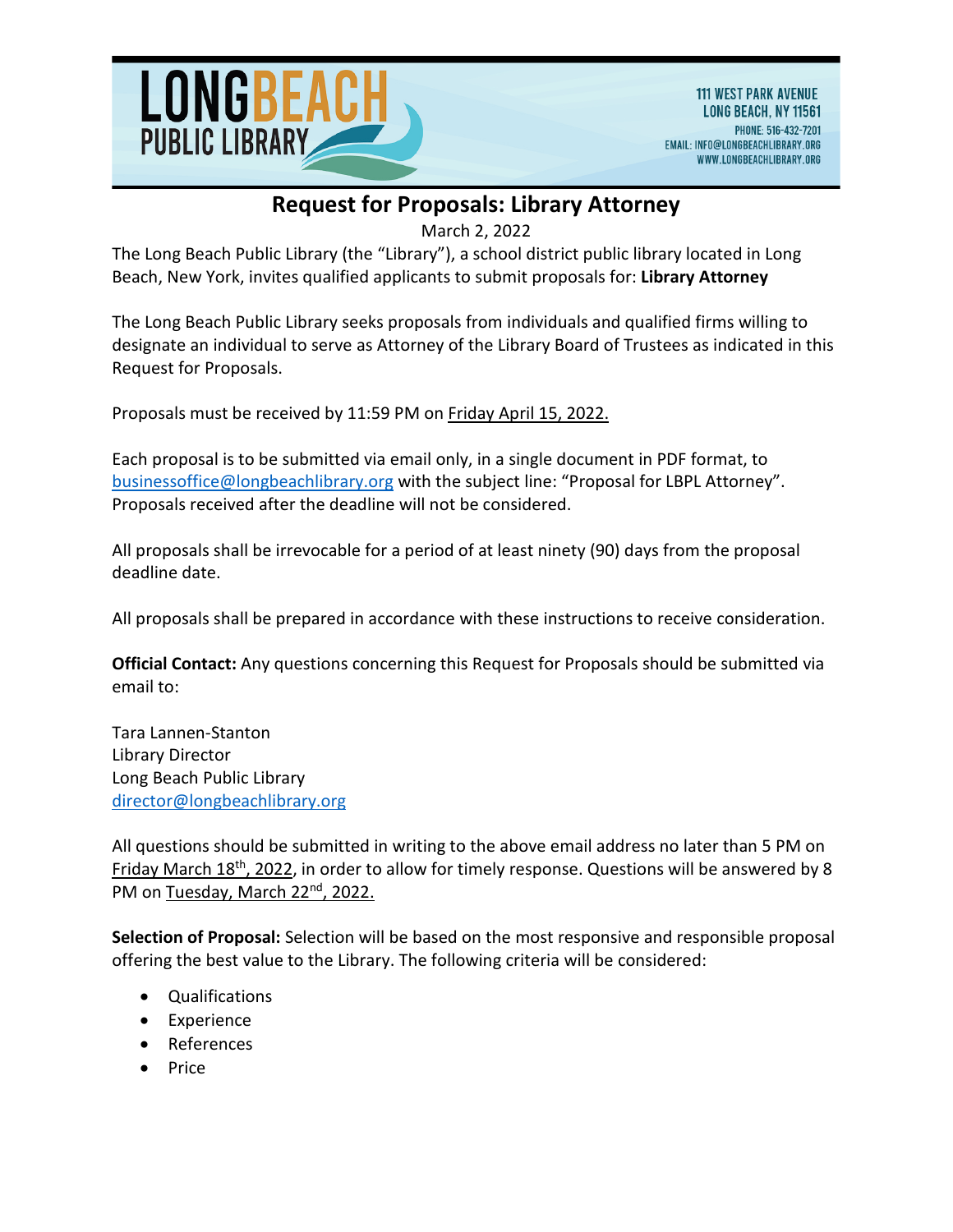

March 2, 2022

No single criteria will be dispositive. Preference will be given to applicants or firms located within the City of Long Beach or nearby towns and/or to applicants or firms with experience in school district public library and municipal law.

**Ownership of Documents:** All documents submitted will become property of the Library.

**Confidentiality of Information:** Any information provided in proposal which is designated as confidential shall be treated as confidential by the Library to the extent permissible by law.

**RFP Awards:** The Library reserves the right to accept or reject any and all proposals not considered to be in the best interest of the Library, to waive irregularities in any proposal, to reject any proposal which the Library deems to be irregular or in error, to make a partial award or to make a multiple vendor award, as well as the right to not award the services to any individual/firm, or at all. The acceptance or rejection of any proposal and the making of an award or partial award will be at the sole discretion of the Library. Once proposals are reviewed, proposers may be contacted for a follow up interview. The Library reserves the right to obtain clarification of any point in the proposal or to obtain additional information necessary to properly evaluate the proposal.

**General Specifications:** The Library is seeking an Attorney to serve the Library Board of Trustees and Library administration, as outlined in the Scope of Services.

### **Scope of Services**

The selected Attorney or Legal Firm shall be required to perform all legal services for the Long Beach Public Library's Board of Trustee, the Library Director, and other administrative staff on an as-needed basis. Services shall include but are not limited to the following:

- 1. Provide legal research and/or advisory opinions as needed.
- 2. Attend regularly scheduled meetings and special meetings of the Long Beach Public Library's Board of Trustees as needed
- 3. Review and/or draft all contracts, inter-Local and Inter-Agency agreements
- 4. Research, counsel, and advise on all legal matters and Board actions affecting Library governance and operations, and rendering (written) opinions interpreting local, state and federal law and regulations, especially provisions of the Education Law, General Municipal laws, State Comptroller opinions, Records Retention, and Open Meetings Law
- 5. Be available for ad hoc communication and meetings with the Board President, Trustees, and the Library Director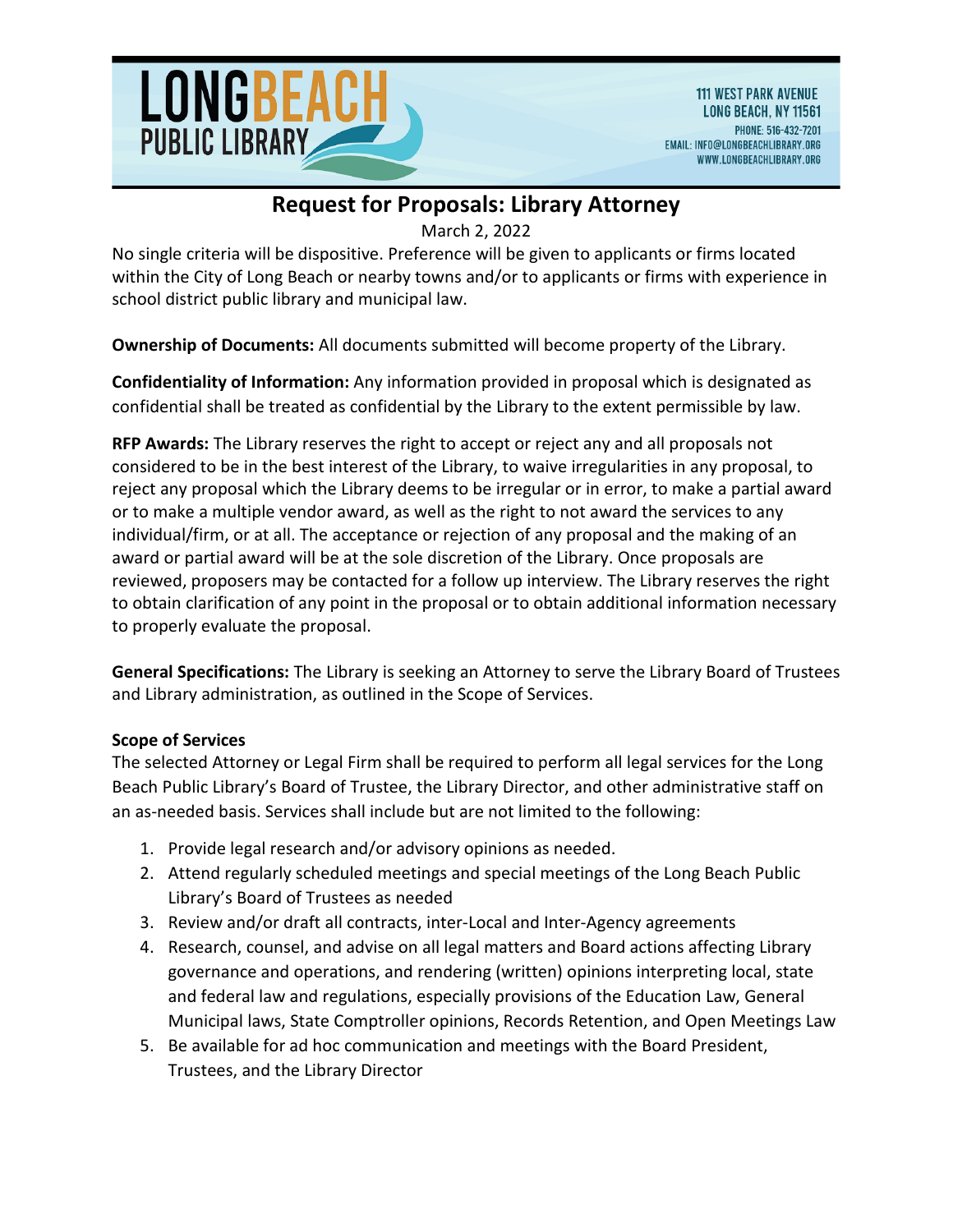

March 2, 2022

- 6. Review and advise for legal notices, resolutions, library policies, by-laws and other matters of governance
- 7. Draft, review and/or advise with procurement matters including bid specifications, bidding matters, preparation and execution of contracts, and contract disputes solution
- 8. Negotiate, draft, and review Library Branch leases
- 9. Represent the Board with respect to matters involving interface with the school district, local governing bodies, financial matters, jurisdictional matters, etc., and with state agencies such as NYSED, DASNY, State Library, as needed
- 10. Provide advice and counsel on all labor matters and personnel administration including drafting/reviewing employee legal documents
- 11. Representation at collective bargaining negotiations and development of Labor-Management contracts including drafting bargaining proposals, reviewing contract language, and preparing final contract documents
- 12. Provide assurance statements as required for financial audits, bonding matters and grant compliance
- 13. Represent and defend the Board in all legal proceedings

**Reporting:** The Library Attorney is appointed by the Board of Trustees on an annual basis, reports to the Board of Trustees, and serves at their pleasure. The Attorney will work with the Library Director and other administrative staff on a regular basis and interact with the Board President as the primary officer.

**Terms of Engagement:** The Library is looking to fill the Library Attorney position for Fiscal Year 2023 starting July 1, 2022 and ending June 30, 2023. Further extensions will be considered on an annual basis. In accordance with best practices of government procurement, the Library issues RFPs for professional services every five years.

**Qualifications:** The principals and associates of the firm who provide legal services must be properly licensed by the State of New York to practice law in the State. The Attorney shall furnish the Board with a curriculum vitae/firm resume that evidences a minimum of eight (8) years of experience in the representation of public entities, including public libraries, boards of education or municipalities. The Board is seeking a candidate that has significant experience and familiarity with State and Local Government practices and rendering legal services to public entities. The Library Director will schedule an initial interview of qualified candidates and make a recommendation of candidate(s) to the Board. The Board may schedule an interview of final candidates.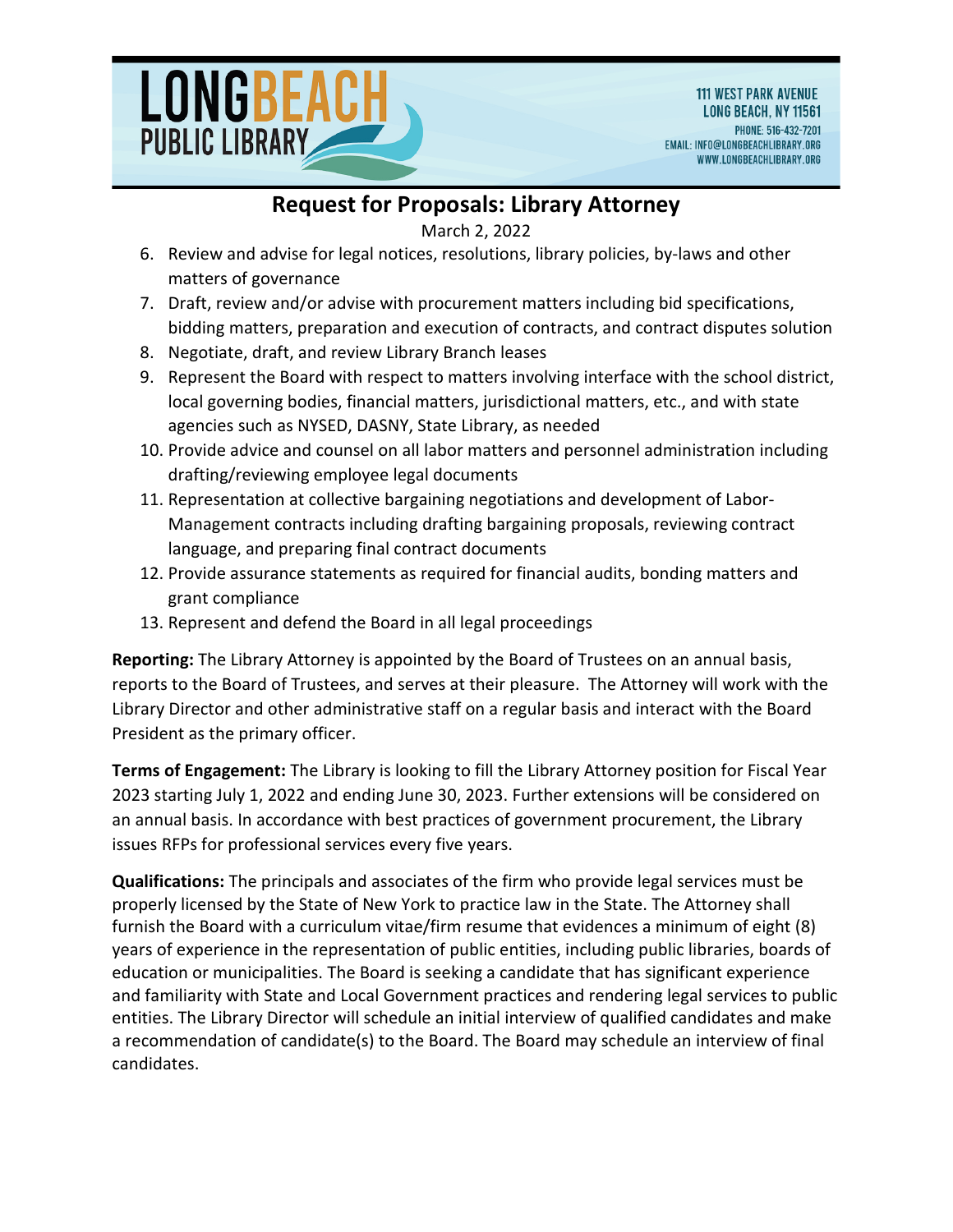

March 2, 2022

### **PROPOSAL REQUIREMENTS**

The following material is required to be received by email in one document in PDF format by 11:59 PM on Friday April  $15<sup>th</sup>$ , 2022.

#### **Proposal Content and Format**

The following proposal format is requested:

- 1. **Cover Page** indicating, "Proposal Long Beach Public Library Attorney" including the firm's name (if applicable); the name, address, telephone number and email address of the specific person who will serve as Library Attorney
- **2. Executive Summary**
- **3. Proposer's Expressed Understanding of the Services Required**
- **4. Proposer's Responses to the RFP questions below**

### **RFP Questions**

#### **A. Background:**

- 1. Provide a background of your/your firm's background, size and history pertinent to the requested services in this RFP. If specific attorney(s) will be assigned to work with the Library, please list their names and relevant qualifications.
- 2. List the most significant engagements (maximum 5) performed in the last five years that are similar to the engagement described in the Scope of Services. Indicate the scope of work, date, engagement partners (if applicable), total hours, and the contact information for the principal contact.
- 3. Does your firm represent the Board of Trustees of any other public library? If so, list the full name, email, and telephone number of the Library Director and the Board President.
- 4. Has your firm or an attorney in your firm ever been disciplined or censured by any regulatory body? If so, describe the principal facts.
- 5. Within the last five years, has your firm, or an attorney in your firm, been involved in litigation or other legal proceedings relating to the provision of legal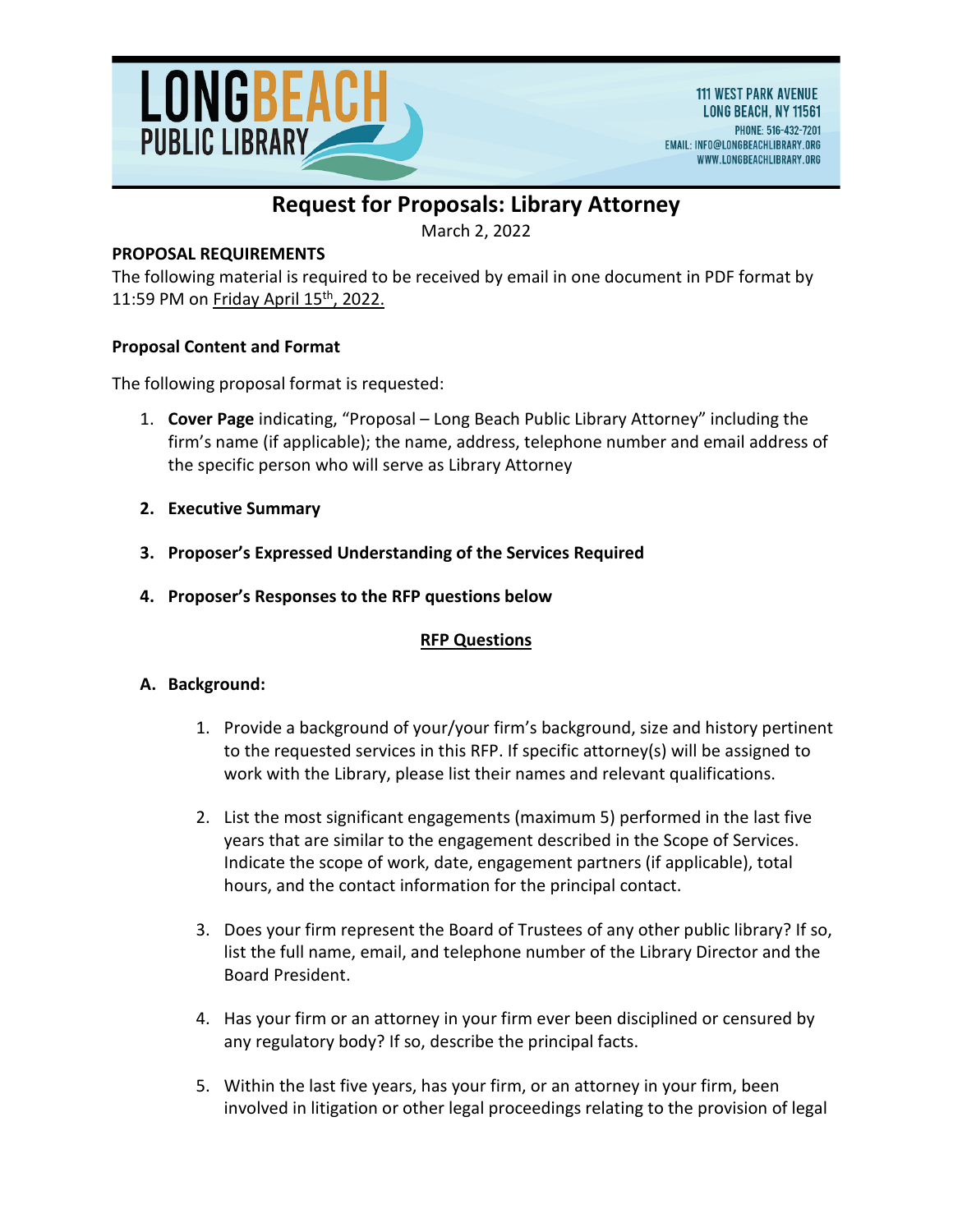

March 2, 2022

services? If so, provide an explanation and indicate the current status or disposition of the proceedings.

- 6. How does your firm identify and manage conflicts of interest?
- 7. Are there any potential conflict of interest issues for your firm in serving the Library Board of Trustees? If so, describe them.
- 8. List any professional or personal relationships your firm's attorneys may have with the Trustees and/or staff members of the Long Beach Public Library.
- B. **References:** Provide three client references for which your firm has performed work similar to that requested in this RFP, within the past five years. One reference must be a public entity.

### C. **Insurance and liability:**

- 1. What limitation on liability, if any, do you impose through your contract?
- 2. Describe the levels of coverage for legal malpractice insurance and any professional liability insurance your firm carries.
- 3. List the insurance carrier(s) and each carrier's rating by a nationally recognized service. Describe your firm's disaster recovery plan and facilities.
- D. **Cost Proposal:** Submit a detailed cost proposal including the following:
	- 1. Retainer Fee a proposal of a yearly flat retainer fee which would cover the scope of services outlined in this Request for Proposal.
	- 2. Non-Retainer Fee for those legal services not covered by the retainer, propose regular hourly rates for legal services provided by the Library Attorney. If a Legal Firm, please propose regularly hourly rates for partners, associates, and paralegals.
	- 3. Reimbursement for out-of-pocket costs The proposer may also list any out-ofpocket costs for which it will seek reimbursement (postage, etc.), but generally the annual retainer or hourly rate should compensate the Attorney for his or her services.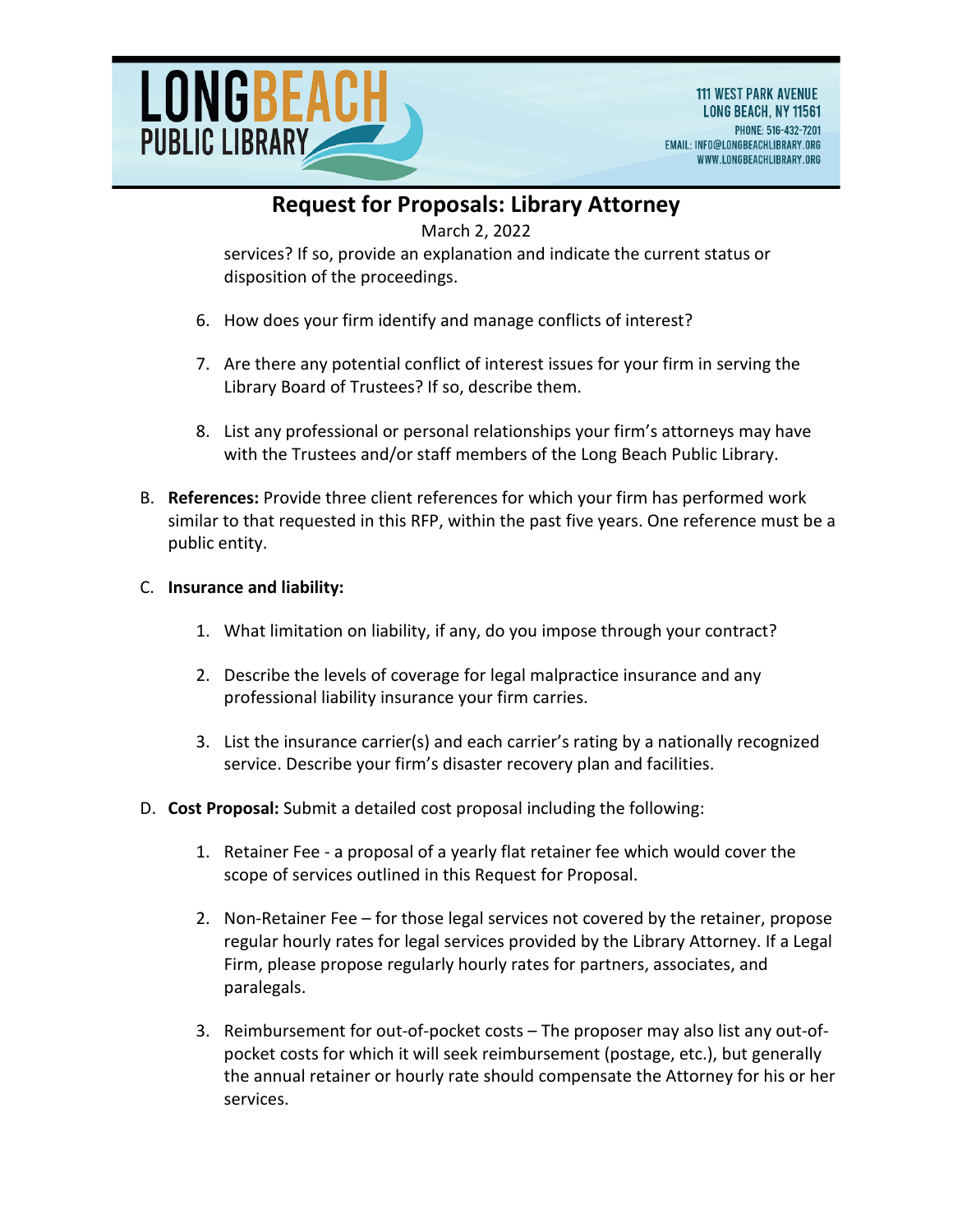

March 2, 2022

The Board of Trustees reserves the right to negotiate with the proposer on retainer fee and/or non-retainer fees.

- E. **Sample Contract or Agreement:** Include a sample contract or agreement your firm uses for legal services.
- F. **Other Information:** Include in this section any additional information you wish to provide to the selection committee, relevant to the role of Long Beach Public Library Attorney.
- G. A signed **Non-Collusion Statement** (with corporate resolution for corporate proposers).